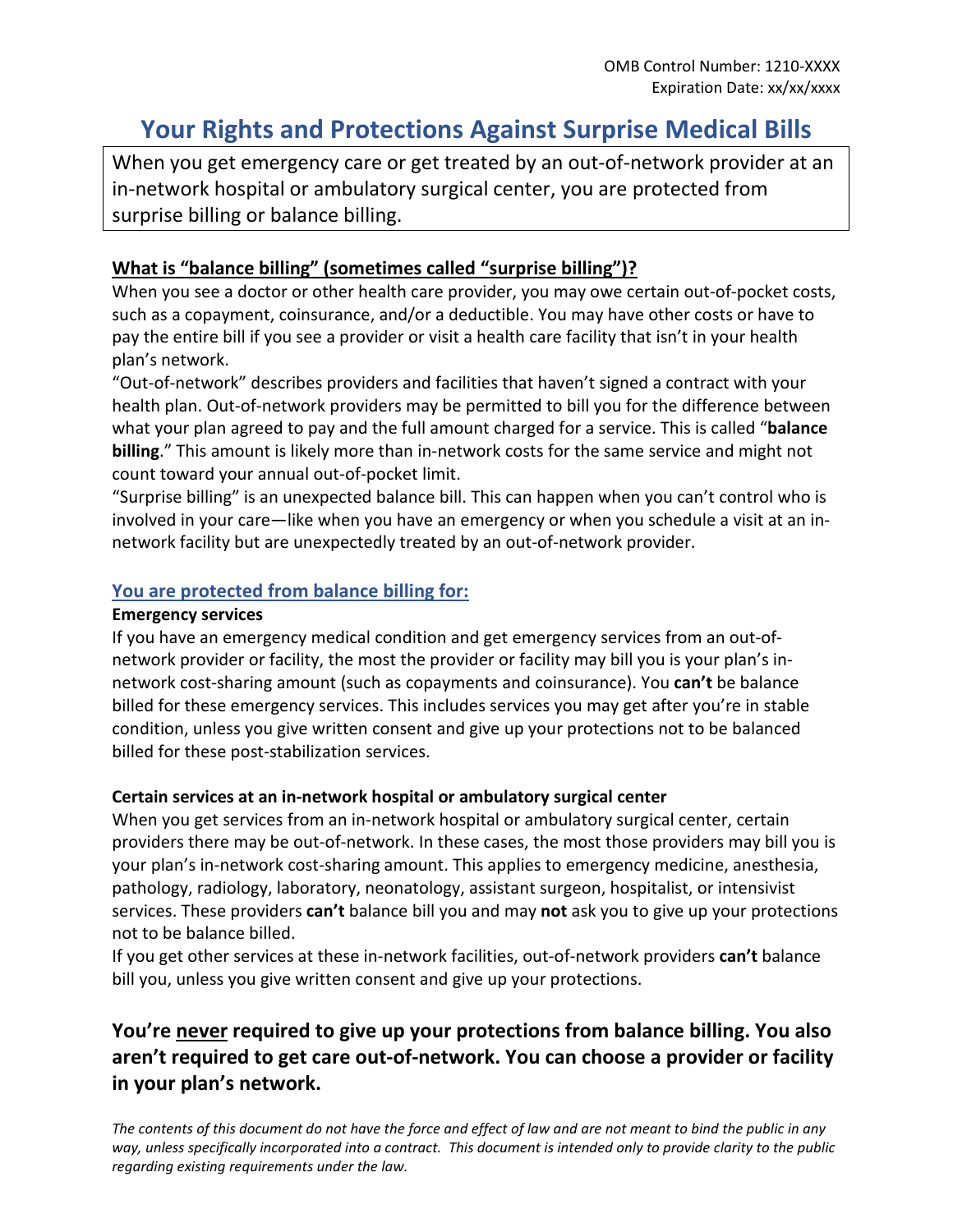### **State of Michigan Comprehensive Balance Billing Protections PROTECTIONS AVAILABLE**

- State prohibits out-of-network providers from billing enrollees for any amount beyond in-network level of cost sharing
- Above protections apply:
	- o To HMO and PPO enrollees
	- $\circ$  For (1) emergency services by out-of-network professionals and facilities; and (2) non-emergency services provided by out-of-network professionals at in-network facilities\*
- Provided by all or most classes of out-of-network health care professionals
- $\bullet$  State provides a payment standard\*\*
- State provides a dispute resolution process\*\*\*
- Protections do not apply to:
	- o ground ambulance services
	- o enrollees who consent to non-emergency out-of-network services\*\*\*\*
	- o enrollees in self-funded plans

### **Outside of the State Michigan**

Check each state individually through their Department of Insurance. To find out if your state has any protections and to search by state, click to follow: State Balance-Billing Protections | Commonwealth [Fund](https://www.commonwealthfund.org/publications/maps-and-interactives/2021/feb/state-balance-billing-protections)

### **When balance billing isn't allowed, you also have the following protections:**

- You are only responsible for paying your share of the cost (like the copayments, coinsurance, and deductibles that you would pay if the provider or facility was in-network). Your health plan will pay out-of-network providers and facilities directly.
- Your health plan generally must:
	- o Cover emergency services without requiring you to get approval for services in advance (prior authorization).
	- o Cover emergency services by out-of-network providers.
	- o Base what you owe the provider or facility (cost-sharing) on what it would pay an in-network provider or facility and show that amount in your explanation of benefits.
	- o Count any amount you pay for emergency services or out-of-network services toward your deductible and out-of-pocket limit.

**If you believe you've been wrongly billed**, you may contact bcbsm.com or contact the health plan by using the number on the back of your identification card.

Visit [No Surprises Act | CMS \(https://www.cms.gov/nosurprises\)](https://www.cms.gov/nosurprises) for more information about your rights under federal law.

Visit [DIFS - Surprise Billing \(michigan.gov\)](https://www.michigan.gov/difs/0,5269,7-303-12902_92612_92613_92614_107933-497218--,00.html)for more information about your rights under State of Michigan law.